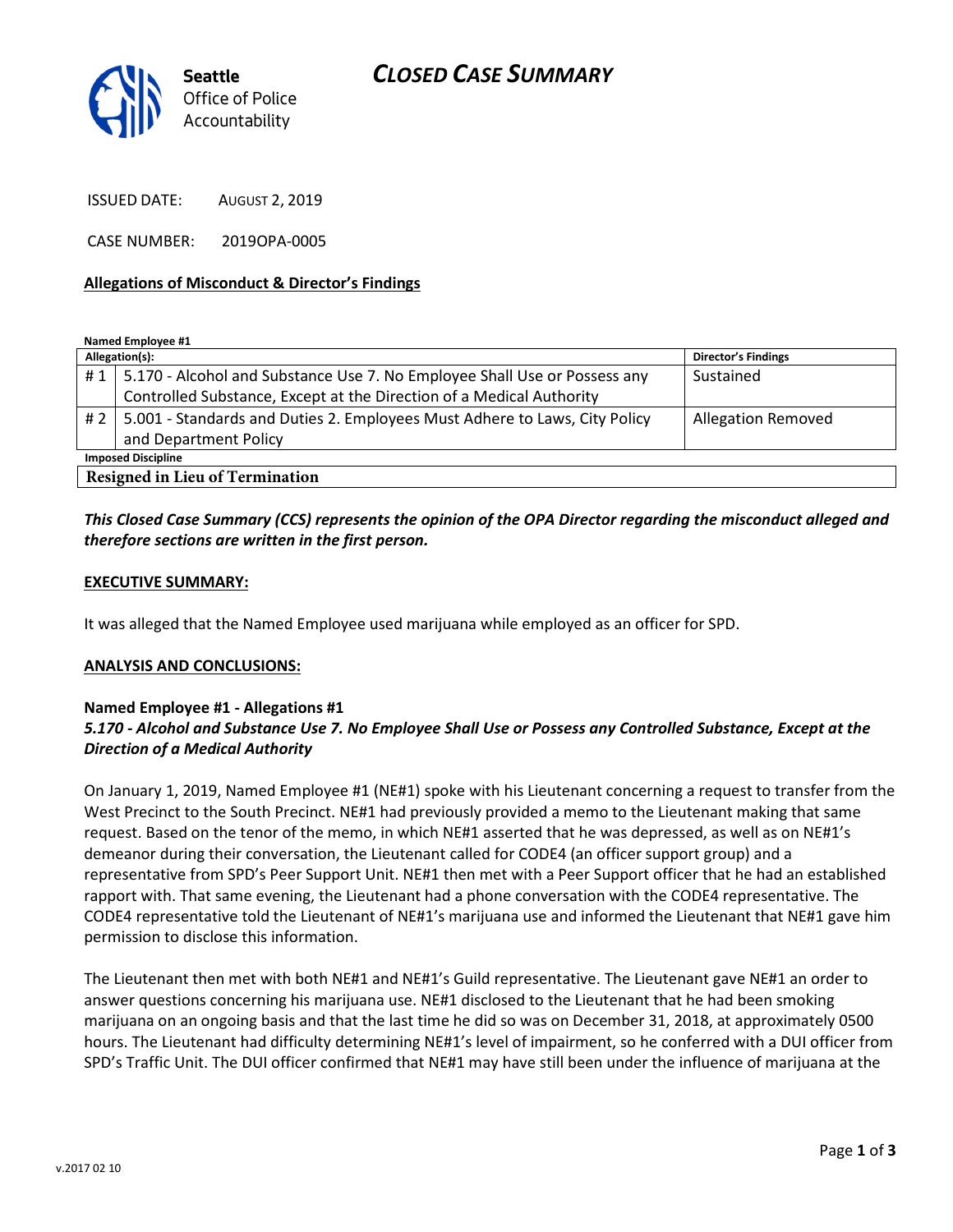

# CLOSE CASE SUMMARY

OPA CASE NUMBER: 2019OPA-0005

time of NE#1's disclosure of his drug use. The DUI officer, who was interviewed by OPA during this investigation, stated that he based what he told the Lieutenant about NE#1's level of impairment on his training and experience. The DUI officer confirmed that he did not speak with NE#1 or observe NE#1's physical condition at any point.

Based on NE#1's statements to him and the information provided by the DUI officer, the Lieutenant relieved NE#1 from duty. The Lieutenant further had NE#1 transported to a hospital where NE#1 underwent medical testing. The tests revealed a positive result for the presence of cannabinoids.

Per policy, the Lieutenant notified OPA of this matter and this case ensued. As part of its investigation, OPA reviewed the memo sent by NE#1 to Lieutenant, as well as the memo written by the Lieutenant that summarized the steps he took regarding this incident. OPA further interviewed the Lieutenant and the DUI officer.

OPA lastly interviewed NE#1. He acknowledged that he used marijuana on December 31 as he reported to the Lieutenant. NE#1 confirmed that, as a Department employee, he was prohibited from doing so. NE#1 told OPA that he initially reported his marijuana use to peer support. NE#1 told them that he "felt like [he] couldn't get a handle on it, and [he] need[ed] help." He said that he gave them permission to disclose that information to the Lieutenant and that this occurred. NE#1 recounted his conversation with the Lieutenant and stated that, from his perspective, the purpose of this meeting was: "to seek help from my Department due to my addiction to marijuana." NE#1 explained that he took marijuana for the purpose of "self-medicating" for depression. He stated that he was "feeling very sad and depressed at the time." NE#1 reported that he had been using marijuana daily for around six months. NE#1 stated that he did not believe that he was under the influence of marijuana when he reported to work for his shift on January 1. NE#1 told OPA that, after this incident occurred, he attended a 45-day in-patient rehabilitation program. He further stated that he successfully completed the program and that he continues to attend "MA" meetings and has explored seeing a therapist.

SPD Policy 5.170-POL-7 prohibits Department employees from using or possessing any controlled substances, except at the direction of a medical authority.

Here, the evidence conclusively establishes that NE#1 did, in fact, use marijuana while employed by SPD. He acknowledged using marijuana daily for a six-month period, including the morning prior to his shift on January 1. As the uncontroverted facts establish that NE#1 violated this policy by possessing and using a controlled substance, I recommend that this allegation be Sustained.

In reaching this finding, I note that drug addiction is a disease that can be inordinately difficult to overcome. OPA is relieved to hear that NE#1, who is, from all accounts, a hard-working, well-liked, and respected officer, has sought drug counseling and that this counseling appears to have been successful. OPA wishes NE#1 the best in his recovery.

Recommended Finding: Sustained